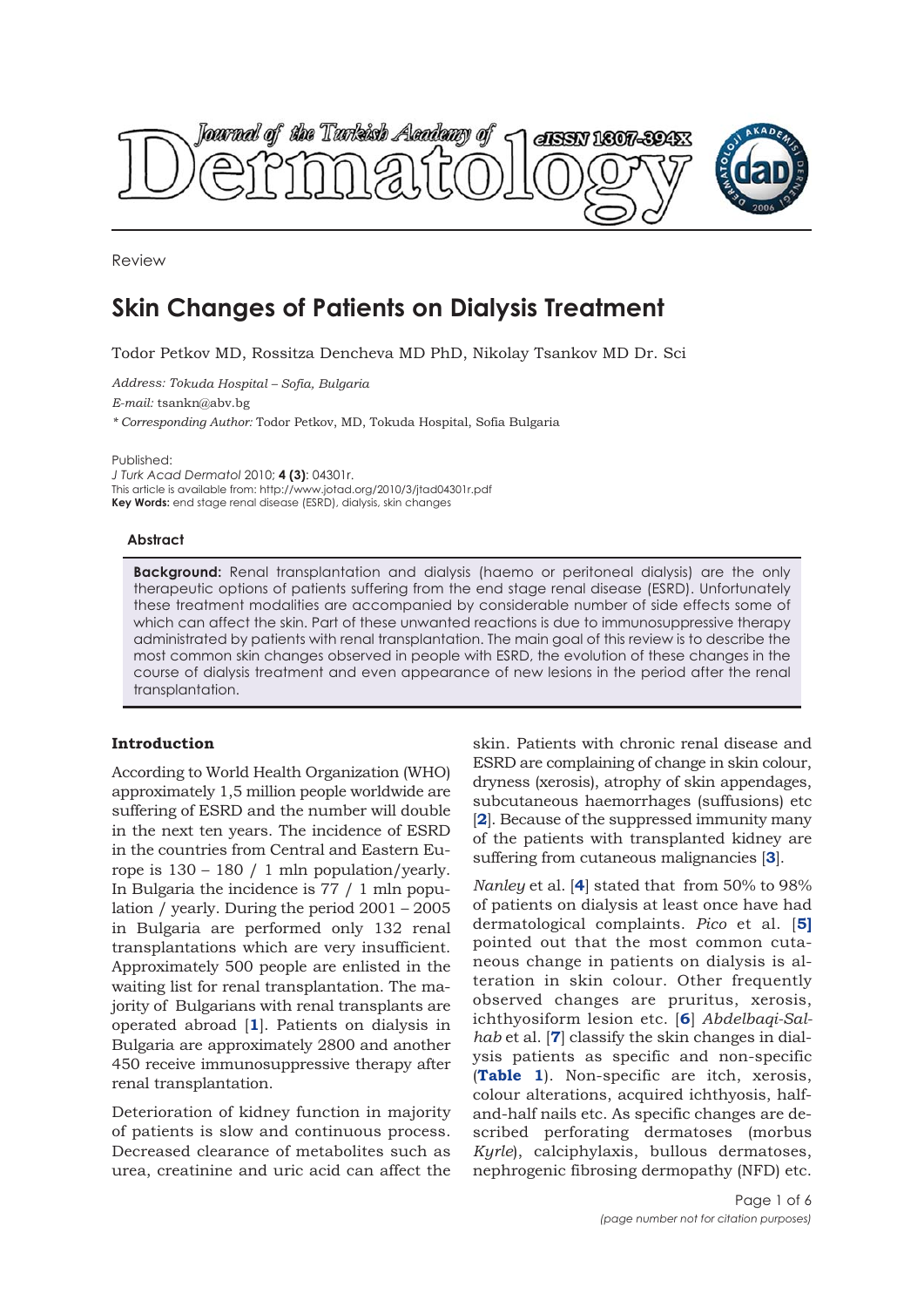*J Turk Acad Dermato*l 2010; **4 (3)**: 04301r. http://www.jotad.org/2010/3/jtad04301r.pdf

|  |  |  | Table 1. Skin Changes in Patients on Dialysis |  |  |  |  |
|--|--|--|-----------------------------------------------|--|--|--|--|
|--|--|--|-----------------------------------------------|--|--|--|--|

| <b>Specific</b>                                                                                                | Non Specific                                                                               |
|----------------------------------------------------------------------------------------------------------------|--------------------------------------------------------------------------------------------|
| Perforating dermatoses<br>Calciphylaxis<br><b>Bullous Dermatoses</b><br>Nephrogenic Fibrosing Dermopathy (NFD) | Pruritus (Itch)<br>Xerosis<br>Colour changes<br>Acquired Ichthyosis<br>Half-and-half nails |

#### **Uremic Itch (pruritus)**

The incidence of uremic pruritus varies considerably from 22 to 90% [**8**]. The cause of uremic itch is not well known. There is a hypothesis saying that not well filtrated products of metabolism are responsible for the itch [**9**]. Other authors do not find correlation between duration and quality of dialysis procedures and pruritic complaints [**10**]. Thirty to forty percent of the patients confirm that they have had itch even before the beginning of dialysis. The condition is more severe in patients on peritoneal dialysis. An interesting fact is that in majority of cases pruritic complaints decrease rapidly after successful kidney transplantation. Some authors find correlation between the severity of itch and urea plasma levels [**11**]. Nowadays the two most plausible theories explaining uremic itch in dialysis patients are immunologic and opioid hypotheses [**12,13**]. According to the immunologic hypothesis in patients on haemodialysis there is constant stimulation of immune system. Key role in the pathogenesis of pruritus in those patients plays increased secretion of pro-inflammatory cytokine interleukin 2 (IL2) and activation of Th1 [**14**]. The opioid hypothesis points out that the cause for uremic pruritus is altered secretion of endogen opioids. There is decreased number of μ-opioid receptors and increased number of κ-opioid receptors in central nervous system (CNS) of patients on dialysis. Probably this imbalance of opioid receptors is the main cause for uremic pruritus in dialysis patients [**15**]. Treatment of uremic itch is considerable challenge. There is no single effective method of treatment. New promising options are topical immune modulators [**16**] or anticonvulsants such as gabapentine [**17**].

#### **Skin Colour Changes**

One of the reasons for changes in skin colour is accumulation of natural pigments in the

lower dermis and stimulation of melanin synthesis by substances like melanocyte stimulating hormone beta (**Figure 1; Figure 2**) [**18**]. There are rare cases of sudden skin darkening due to massive hemolysis at the start of dialysis (**Figure 3**) [**19**].

## **Xerosis**

Skin dryness varies considerably in patients on dialysis [**20**]. There are evidences showing that the skin xerosis is connected with the disturbance in vitamin A metabolism. The dryness is generalized and there is no tendency for improvement with time. The atrophy of skin appendages is considerable. *Urbonas* et al. [**21**] found out correlation between the xerosis and the pH of epidermal stratum corneum. The increased pH stimulates some protease enzymes playing role in



Figure 1.74-year old patient with diffuse skin darkening after 9 years on haemodialysis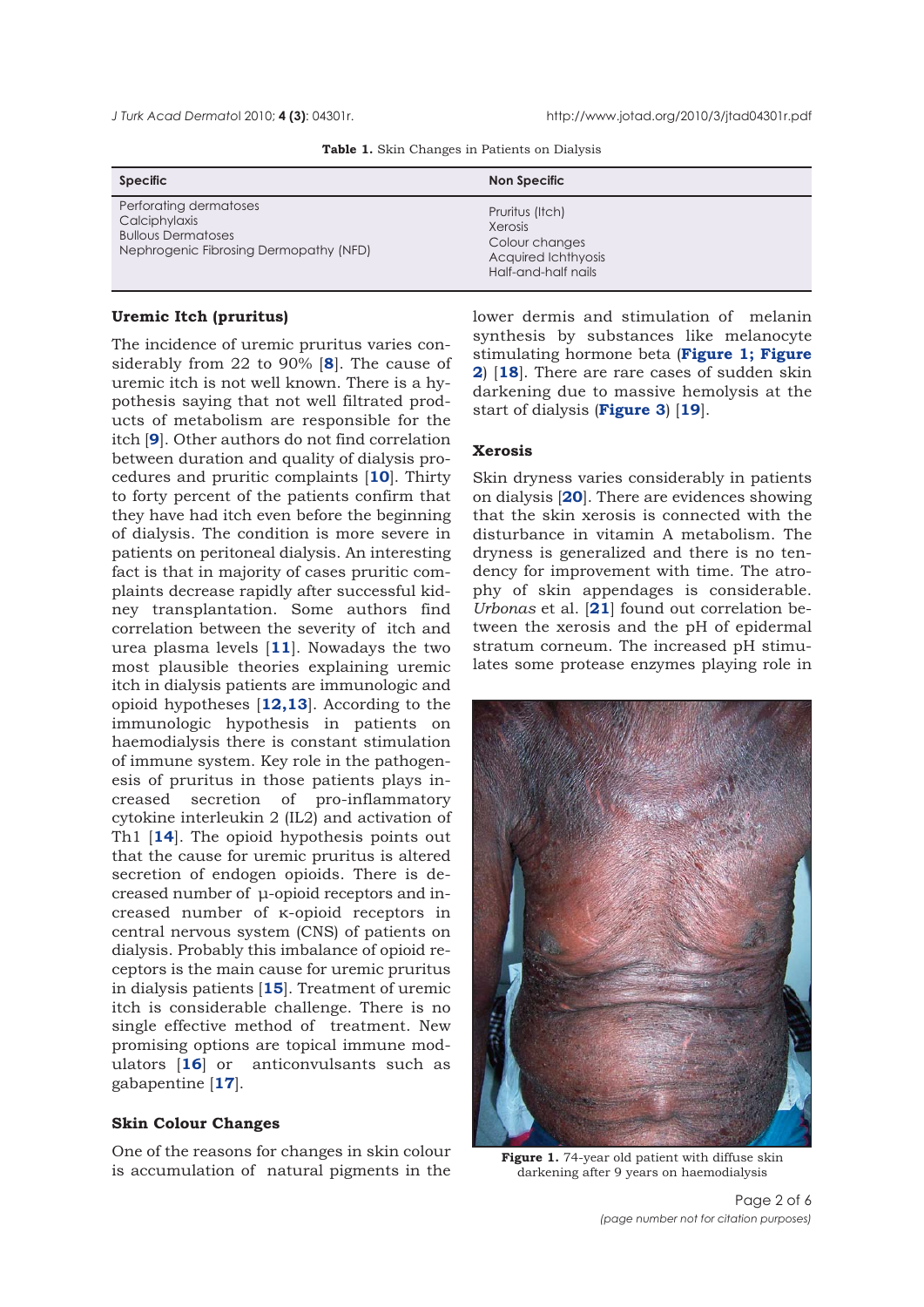*J Turk Acad Dermato*l 2010; **4 (3)**: 04301r. http://www.jotad.org/2010/3/jtad04301r.pdf



**Figure 2.** Skin colour changes of 69-year old male patient after 7 years on haemodialysis

desquamation insensibilis. Decreased desquamation of corneocytes aggravates skin xerosis in patients on dialysis.

# **Nail Changes**

Nail changes affect more that 70% of people on dialysis [**22**]. The clinical picture is very diverse – half-and-half nails (*Lindsay* nails), lack of lunula, subungual haemorrahges. There is a statistic correlation between the incidence of nail changes and the period on which the patients are on dialysis. Some scientists say that the severity of nail changes correlate with the effectiveness of dialysis [**23**].In half-and-half nails there is a transversal separation of nail plate as the distal part is darker in colour. Lack of lunula is connected with the haemoglobine variations in dialyzed patients.

## **Perforating Dermatoses**

Clinically there are firm, hyperkeratotic, umbilicated papules mainly on extremities. Koebner phenomenon is frequently observed. In the majority of cases the patients suffering from diabetic nephropathy develop perforating dermatoses after beginning of dialysis treatment [**24**]. In majority of ob-



**Figure 3.** Sudden skin darkening as a result of massive haemolysis at the start of dialysis of 64-year old male patient

served case there is a transepidermal elimination of keratin material with or without collagen and elastin fibres [**25**]. Based on histology the perforating dermatoses in dialysis patients are classified as 1) elastosis perforans serpiginosa (EPS); 2) reactive perforating collagenosis; 3) perforating folliculitis; 4) *Kyrle* disease [**24**].

# **Bullous Lesions**

There is significant similarity between the bullous skin changes and lesions observed in porphyria cutanea tarda. Sun exposed areas are always affected. In all patients on dialysis with bullous lesions there is a complete failure of renal function [**26**]. Some authors suggest the term "pseudoporphyria" in such patients. As of today there is no porphyrine metabolite found in dialyzed patients with bullous lesions [**27**].

## **Calciphylaxis**

The condition is characterized by accumulation of calcium deposits in tunica media of the wall of small arterial vessels [**28**]. Calcium deposits stimulate intima proliferation, thrombosis followed by skin necrosis and secondary infection. At the beginning skin changes resemble livedo reticularis but quickly superficial violet nodules are formed the latter rapidly necrotize to large not healing ulcers. The changes usually are symmetrical. There are two types of lesions proximal and distal (**Figure 4** and **Figure 5**). Some authors point out the presence of internal organ involvement [**29**]. The survival rate of the patients with proximal lesion is considerably lower [**30**].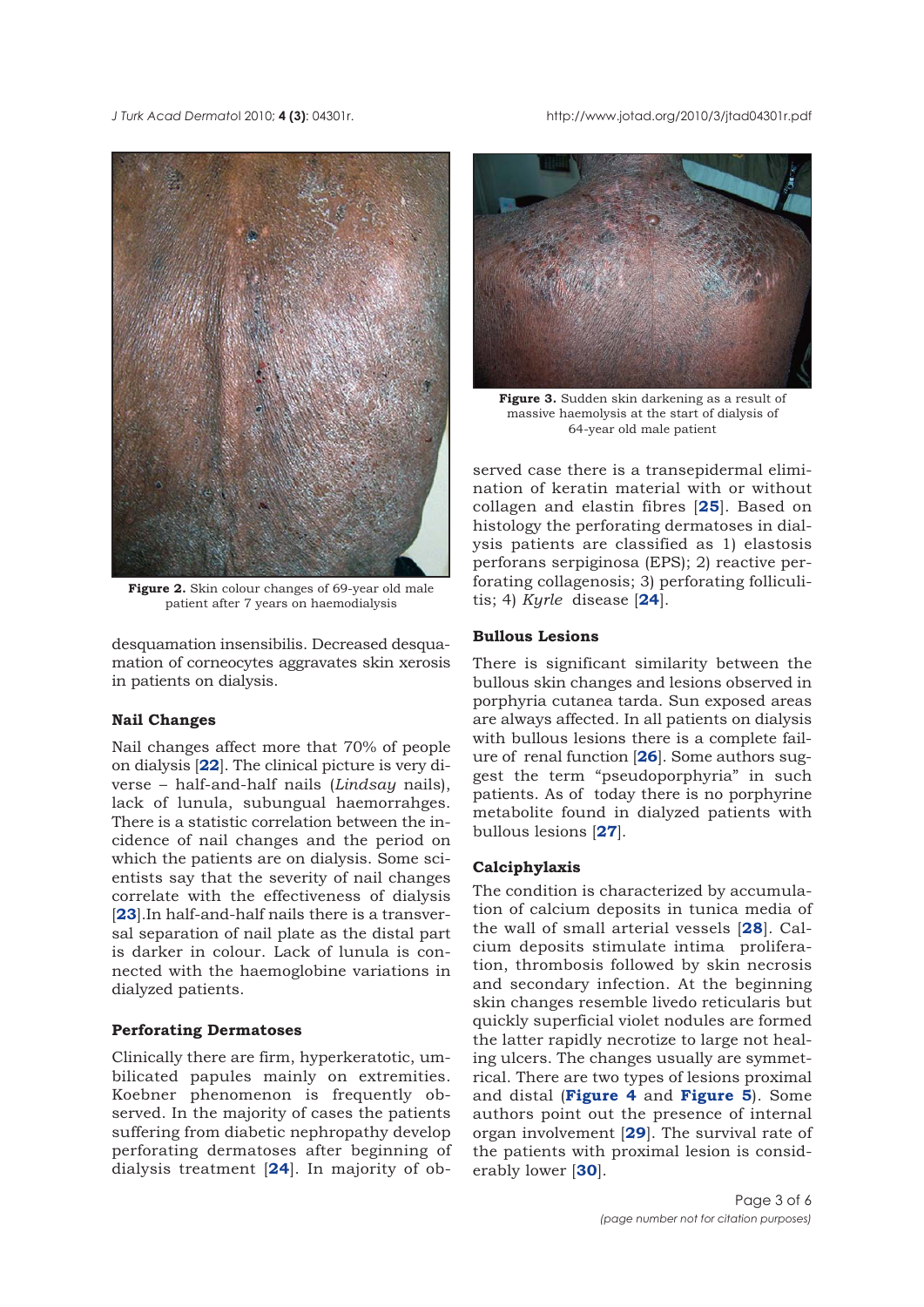*J Turk Acad Dermato*l 2010; **4 (3)**: 04301r. http://www.jotad.org/2010/3/jtad04301r.pdf



**Figure 4.** Distal type of calciphylaxis in 49-year old patient on dialysis treatment

## **Nephrogenic Fibrosing Dermopathy**

In 2000 *Cowper* et al. [**31**] describe a group of 14 people on dialysis who develop fibrose skin changes resembling scleromixoedema. Lesions are usually symmetrical and affect primarily trunk distal extremities more common distal 2/3 of lower limbs. At the beginning there is an oedema and tightening of the skin in distal extremities. Later, small skin coloured papules appear. As the time passes by the papules merge in big, reddish plaques with well defined border. The skin in affected areas is firm with atrophy of skin appendages and resembling orange peel so called peau d'orange [**32**]. Golden standard for the diagnosis is biopsy with histology. There is deep infiltration of elongated fibroblasts in lower dermis and subcutaneous fascia [**33**].

# **Lichen Ruber Planus (LRP) and Atopic Dermatitis (AD)**

There is a deterioration of conditions such as LRP and AD when patients start dialysis treatment. LRP is closely associated with some viral diseases such as hepatitis B (HBV) and hepatitis C (HCV). [**34**]. The incidence of HCV infection in dialysis patients varies considerably from 8% to 51% [**35**]. Typical characteristics of LRP in dialysis patients are appearance of oral and genital lesions predominantly [**36**].

#### **Psoriasis**

Reports reveal the remission of psoriatic lesions of patients on dialysis [**37**]. This clinical course is observed only in patients on peritoneal dialysis [**38**]. The improvement is so significant that some authors even suggest



**Figure 5.** Distal type of calciphylaxis in 49-year old patient on dialysis treatment

peritoneal dialysis as alternative method of treatment of severe psoriasis [**39**]. According to some researchers the reason for this improvement is the interaction of some blood components and dialysis membranes and liberation of biologically active substances [**40**].

#### **Pseudosarcoma** *Kaposi*

The lesions are always formed in the areas of arteriovenous (AV) fistula [**41**]. Typical characteristic of the condition is the lack of lesion's ulceration. The evolution of changes is very unpredictable from spontaneous healing to fistula thrombosis. Histologic examination does not reveal in all cases typical for *Kaposi* sarcoma perivascular spindle shaped cells [**42**].

## **Malignancies**

There is increased risk of malignant transformation in patients on dialysis [**43**]. Possible causes are chronic immune stimulation from dialysis, impaired DNA reparation, nutritional deficiency etc. [**44**]. The type of dialysis peritoneal of haemodialysis does not influence the incidence of malignancies. The most common types of cancer in dialysis patients are renal carcinoma, cervix and outer genitals malignancies and multiple myeloma. There is no convincing evidence for the increased incidence of skin cancer in dialyzed patients [**45**].

### **Psychodermatoses**

In dialysis patients there is an increased risk for psychodermatoses. The two most common complaints are *acne excorièe des jeunes filles* [**46**] and delusional parasitosis [**47**]. Characteristic feature of these conditions is that they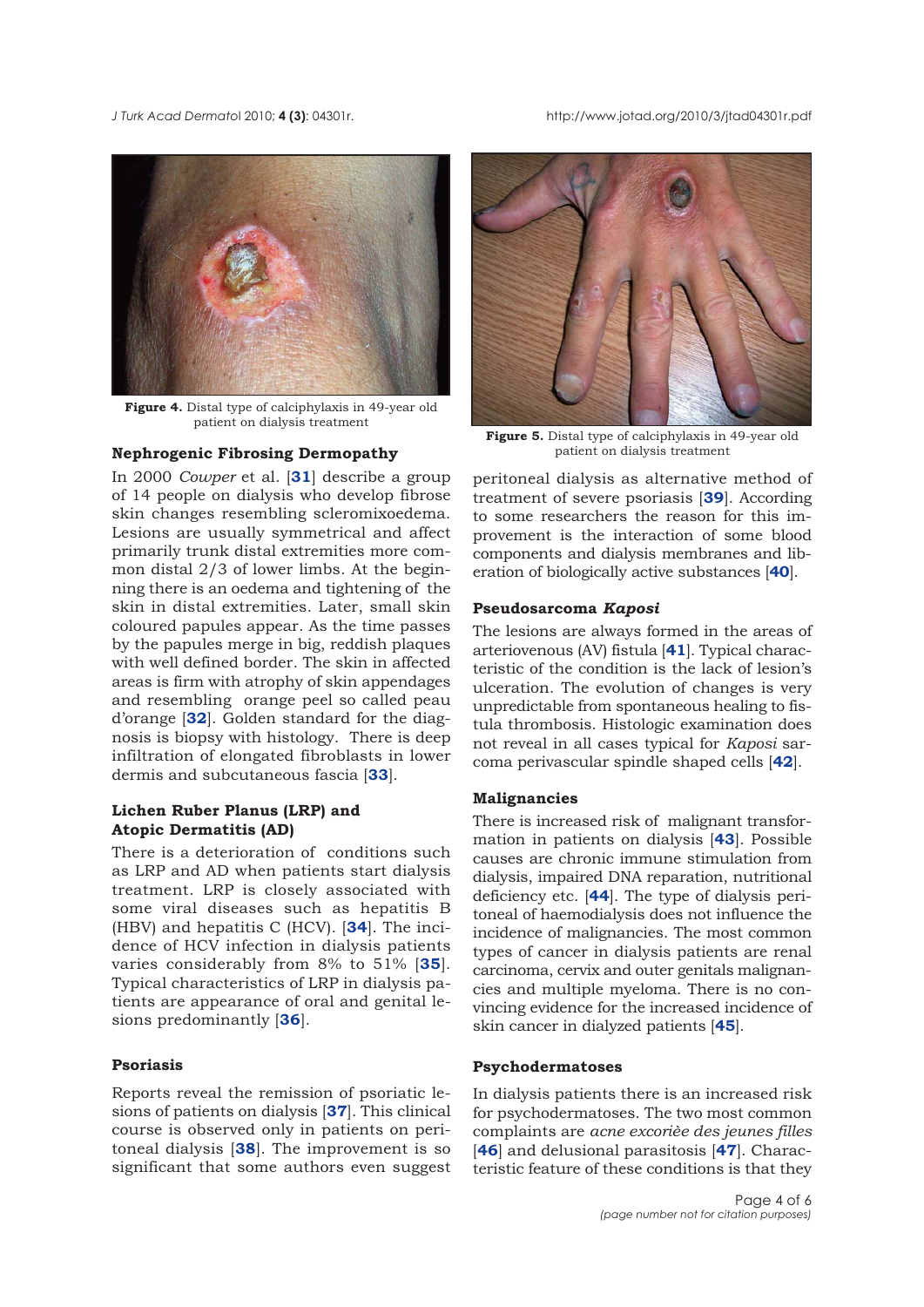are not improved by the use of psychotropic medications [**48**].

#### **Treatment**

Therapeutic management of skin changes in dialysis is considerable medical challenge. There is no single established therapeutic approach. Generally the use of emollients and hydrating lotions is recommended. In severe cases of uremic pruritus phototherapy is found to be very effective [**49**]. Some life threatening conditions like calciphylaxis require intensive care. New treatment modalities for uremic pruritus are tacrolimus and gabapentine. Tacrolimus is an immune modulator. Probably the effect of this medication on patients with pruritus is due to its ability to suppress Th1 differentiation and IL-2 production. The standard mode of application is one percent tacrolimus ointment applied once daily for six weeks [**16**]. Considerable drawback of this method of treatment is its relatively high price in the non-developed countries. Gabapentine is generally used as anticonvulsant. Its mode of action is connected within metabolism of gama-aminobutiric acid (GABA). The medicine blocks the voltage dependent calcium channels thus hinders the neurotransmission in CNS [**17**]. As a whole the dermatological changes in dialysis patients are neglected by the physicians. They cause considerable suffering in the patients so the therapeutic management is vital ingredient in the complex treatment of patients with ESRD on dialysis.

## **Conclusion**

Skin changes in patients undergoing dialysis treatment are numerous and clinically diverse. They cause considerable impairment of quality of life of those patients. Good understanding of these skin complications can help the physicians in the diagnosis and treatment of those conditions.

## **References**

- 1. Petkov T, Petrova E, Tsankov N. Benign skin changes of renal transplanted patients. Bulg Med Pract (Sofia) 2007: 8; 9-11.
- 2. Pastan S, Bailey J. Dialysis Therapy. N Engl J Med 1998: 338; 1428-1437. PMID: 9580651
- 3. Dreno B. Skin cancers after transplantation. Nephrol Dial Transplant 2003: 18; 1052-1058. PMID: 12748333
- 4. Nunley JR. Dermatologic manifestations of renal disease. eMed J 2002:550; [Online]
- 5. Pico MR, Lugo-Somolinos A, Sanchez JL et al. Cutaneous alterations in patients with chronic renal failure. Int J Dermatol 1992: 31; 860-863. PMID: 1478764
- 6. Robinson-Bostom L. Cutaneous manifestations of end-stage renal disease. J Am Acad Dermatol 2000: 43; 975-986. PMID: 11100013
- 7. Abdelbaqi-Salhab M, Shalhub S, Morgan MB. A current review of the cutaneous manifestations of renal disease. J Cutan Pathol 2003: 30; 527-538. PMID: 14507400
- 8. Pauli-Magnus C, Mikus G, Alscher DM et al. Naltrexone does not relieve uremic pruritus: results of a randomized, double-blind, placebo-controlled crossover study. J Am Soc Nephrol 2000: 11; 514-519. PMID: 10703675
- 9. Greaves M G, ed. Mediators of pruritus. Edinburgh: Mosby, 2003: 4; 230.
- 10. Mistik S, Utas S, Ferahbas A et al. An epidemiology study of patients with uremic pruritus. J Eur Acad Dermatol Venereol 2006: 20; 672-678. PMID: 16836494
- 11. Szepietowski JC, Reich A, Schwartz RA. Uraemic xerosis. Nephrol Dial Transplant 2004: 19; 2709-2712. PMID: 15328388
- 12. Darsow U, Scharein E, Bromm B et al. Skin testing of the pruritogenic activity of histamine and cytokines (interleukin-2 and tumour necrosis factor-alpha) at the dermal-epidermal junction. Br J Dermatol 1997: 137; 415-417. PMID: 9349340
- 13. Bergasa NV, Jones EA. The pruritus of cholestasis: potential pathogenic and therapeutic implications of opioids. Gastroenterology 1995: 108; 1582-1588. PMID: 7729651
- 14. Call TG, Creagan ET, Frytak S et al. Phase I trial of combined recombinant interleukin-2 with levamisole in patients with advanced malignant disease. Am J Clin Oncol 1994: 17; 344-347. PMID: 8048398
- 15. Umeuchi H, Togashi Y, Honda T et al. Involvement of central mu-opioid system in the scratching behavior in mice, and the suppression of it by the activation of kappa-opioid system. Eur J Pharmacol 2003: 477; 29-35. PMID: 14512095
- 16. Kuypers DR, Claes K, Evenepoel P et al. A prospective proof of concept study of the efficacy of tacrolimus ointment on uraemic pruritus (UP) in patients on chronic dialysis therapy. Nephrol Dial Transplant 2004: 19; 1895-1901. PMID: 15150348
- 17. Gunal AI, Ozalp G, Yoldas TK et al. Gabapentin therapy for pruritus in haemodialysis patients: a randomized, placebo-controlled, double-blind trial. Nephrol Dial Transplant 2004: 19; 3137-3139. PMID: 15575002
- 18. Scott AP Lowry PJ. Adenocorticotrophic and melanocyte-stimulating peptides in the human pituitary. Biochem J 1974: 139; 593-602. PMID: 4368382
- 19. Seukeran D Fletcher S, Sellars L et al. Sudden deepening of pigmentation during haemodialysis due to severe haemolysis. Br J Dermatol 1997: 137; 997 - 999. PMID: 9470923
- 20. Szepietowski JC, Sikora M, Kusztal M et al. Uremic pruritus: a clinical study of maintenance hemodialy-